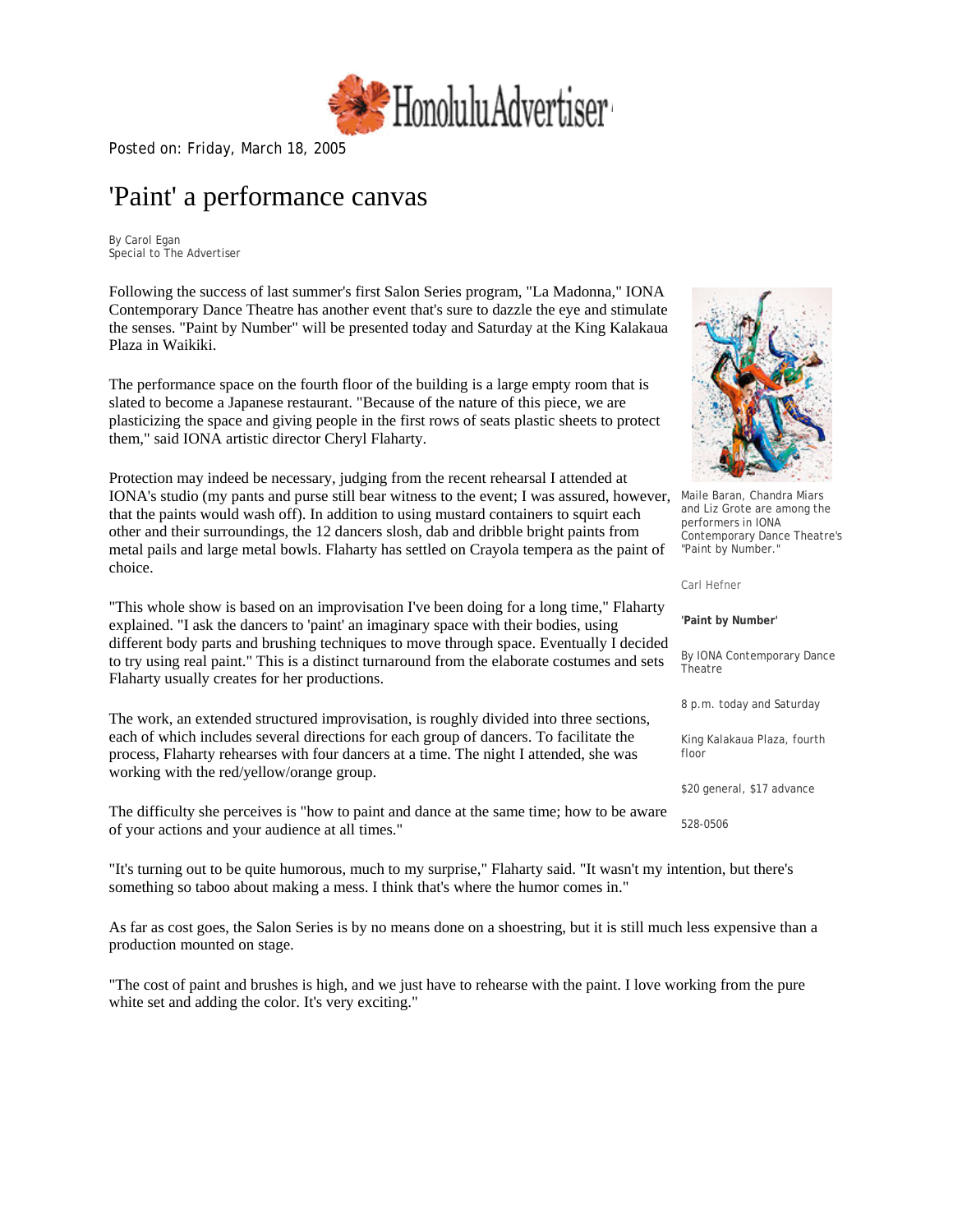<span id="page-1-0"></span>**[STORY](http://starbulletin.com/2005/03/18/features/indext.html)** [INDEX](http://starbulletin.com/2005/03/18/features/indext.html)  [\[News\]](http://starbulletin.com/2005/03/18/news/indext.html) [\[Business\]](http://starbulletin.com/2005/03/18/business/indext.html)  [\[Features\]](http://starbulletin.com/2005/03/18/features/indext.html) [\[Sports\]](http://starbulletin.com/2005/03/18/sports/indext.html)  [\[Editorial\]](http://starbulletin.com/2005/03/18/editorial/indext.html)



Friday, March 18, 2005

## PERFORMING ARTS

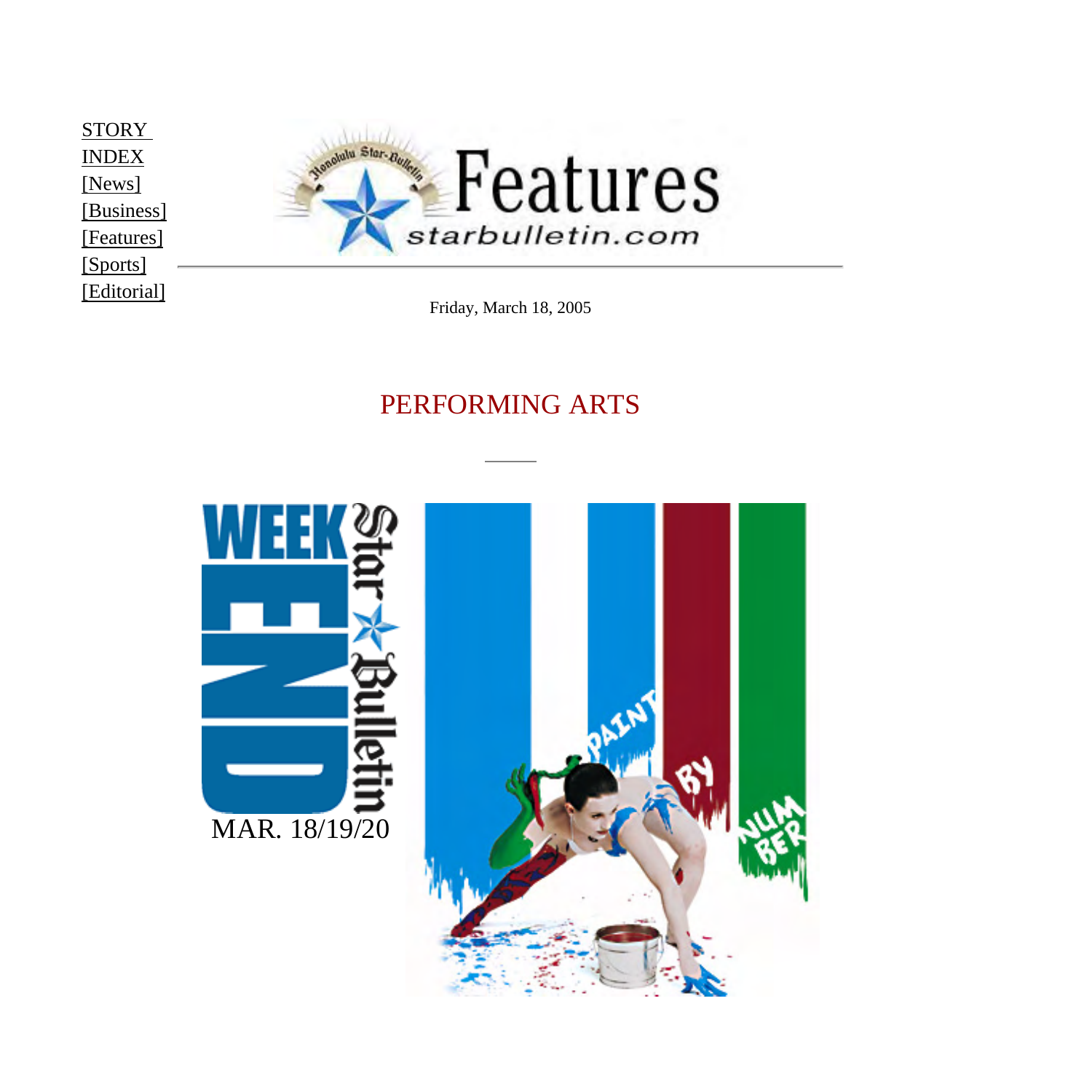

[CRUSSELL@STARBULLETIN.COM](mailto:CRUSSELL@STARBULLETIN.COM?subject=http://starbulletin.com/2005/03/18/) Iona dancer Chandra Miars rehearses for "Paint by Number."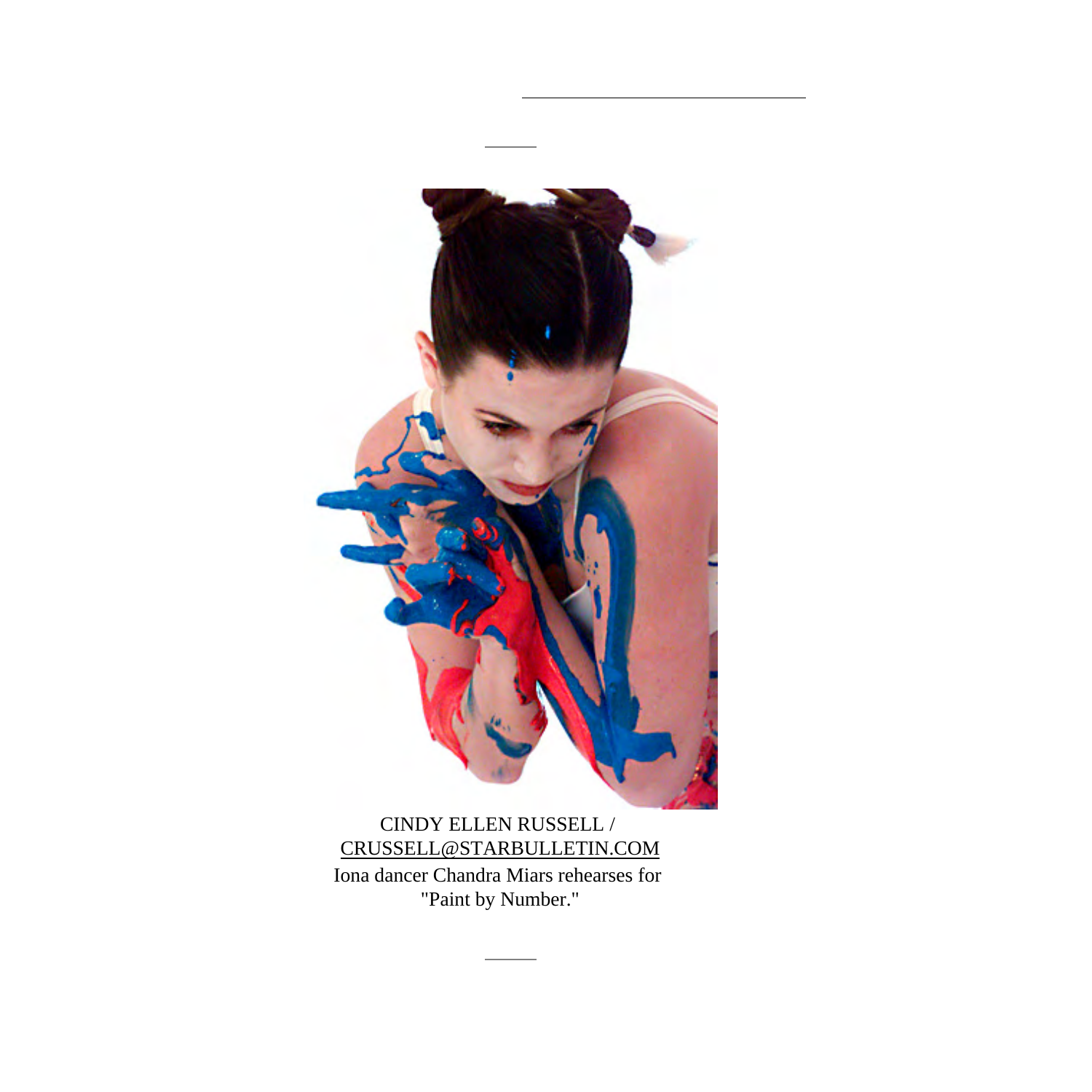# Dirty Dancing

## **A local dance troupe combines painting and movement in a show**

By Jacquelyn Carberry [jcarberry@starbulletin.com](mailto:jcarberry@starbulletin.com?subject=http://starbulletin.com/2005/03/18/)

I'm running late and I rush into King Kalakaua Plaza, hop into the elevator and wait expectantly for it to move. Nothing. The computerized voice tells me it is not possible to reach the floor I want. I rush back downstairs.

I'm trying to reach the Waikiki building's fourth floor, apparently shut off to the public since the All-Star Cafe closed. The people in the Niketown store downstairs graciously help this marooned visitor, finding the right person with the key for the mysterious elevator.

Finally, stepping out onto the fourth floor, I wonder if I've made a mistake. I see a large group of people milling about, mostly in underwear and beat-up clothes, a bare room and some people further off in the distance. Is this a dressing room? A bathroom? I seize upon the first fully dressed person I see.

### **The Color of Dance**

Iona Salon Series presents "Paint by Number"

**Where:** 4th floor, Niketown building, King Kalakaua Plaza, 2080 Kalakaua Ave.

**When:** 8 p.m. Friday and Saturday

**Tickets:** \$17 advance and \$20 at the door, available at the Hawaii Theatre box office, online at [www.](http://www.hawaiitheatre.com/) [hawaiitheatre.com](http://www.hawaiitheatre.com/), or charge-byphone 528-0506

**Call:** 262-0060

Thankfully, it's Cheryl Flaharty, the artistic director of the Iona Contemporary Dance Theatre, and it seems I've arrived just in time.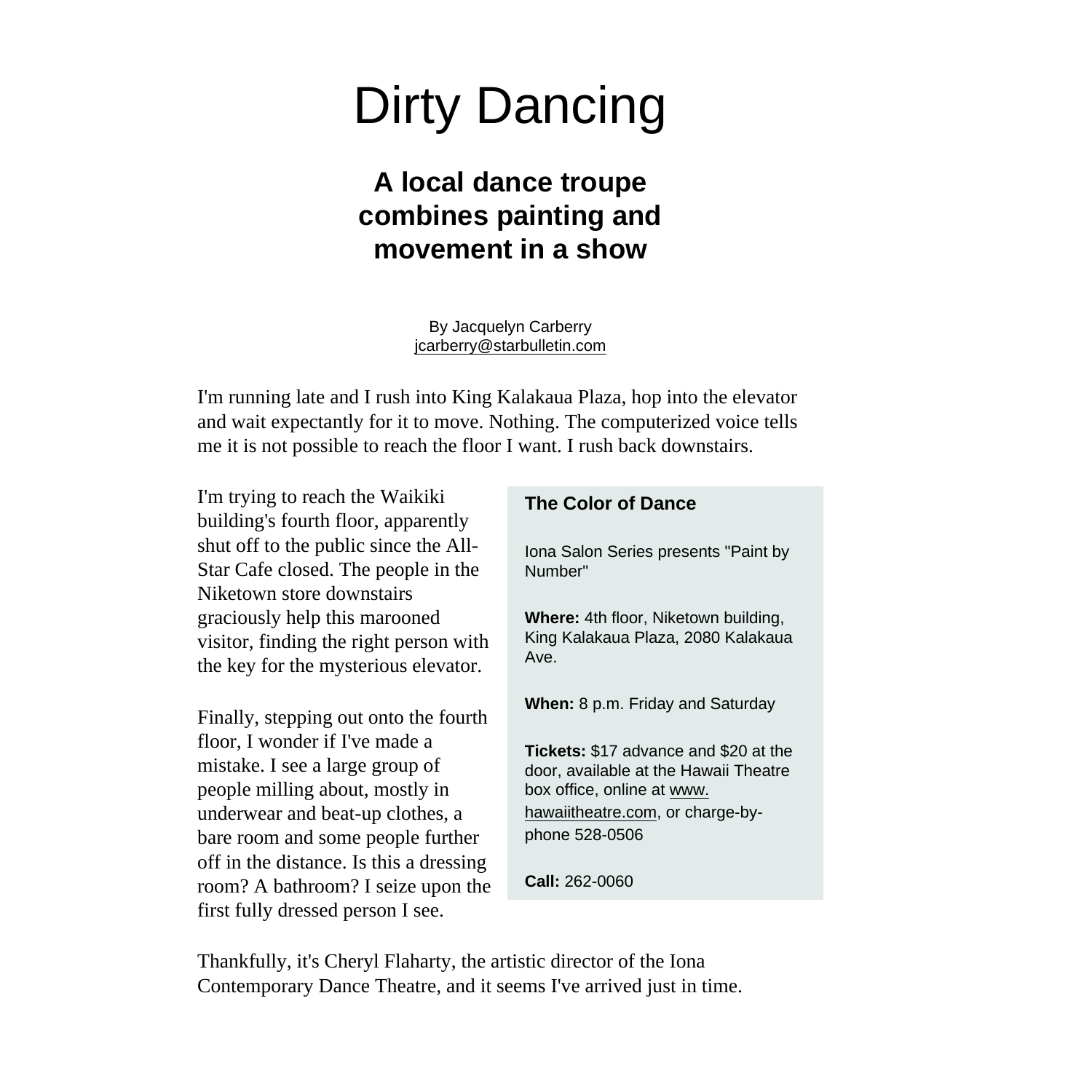The dance troupe is holding a Saturday afternoon rehearsal for its newest Salon show "Paint by Number." The dancers are wearing their oldest, makeshift workout clothes, soon to be doused with tempera paint.

The four male and eight female dancers are not only the focal point of this weekend's shows, they also are the props during the two performances. "I'm very interested in the skin of the dancers, the whites, the golds and silver," Flaharty said. "I'm very interested in the outside shell of the dancers. The paint transforms them into different animals and people."

In Iona's newest production -- through the use of paint, a bare room and accompanying music by the Quadraphonix neo-jazz band -- the troupe will explore themes of war, passion, humanity and materialism.

"There is beauty and sensuousness and there's also humor," said Flaharty.

This is the first rehearsal in the plaza space with all 12 dancers and the band. The entire space is empty except for the people in it. The dancers and a simple backdrop of six pieces of fabric will serve as the canvas for "Paint by Number." After the shows, the cloth panels will be available for sale.

For one dancer, Laura Brucia-Hamm, the biggest challenge of this structured improvisation is "putting dance and paint together to make artwork on a canvas and make something appealing," she said after rehearsal, while waiting to scrub paint off her body.

The paint being used? Buckets and buckets of Crayola washable paint. The troupe used about 10 gallons of paint during every previous rehearsal at Flaharty's home.

Iona holds a series of performances two to three times a year at a variety of locations around Oahu. "Cheryl has taken dance out of the traditional studio and is putting it on the streets for younger people," said Crystal Brewe, Iona's managing director.

The owners of the plaza accepted the group's experiment with color. "They didn't mind paint on the floor," said Flaharty, although the floor and the first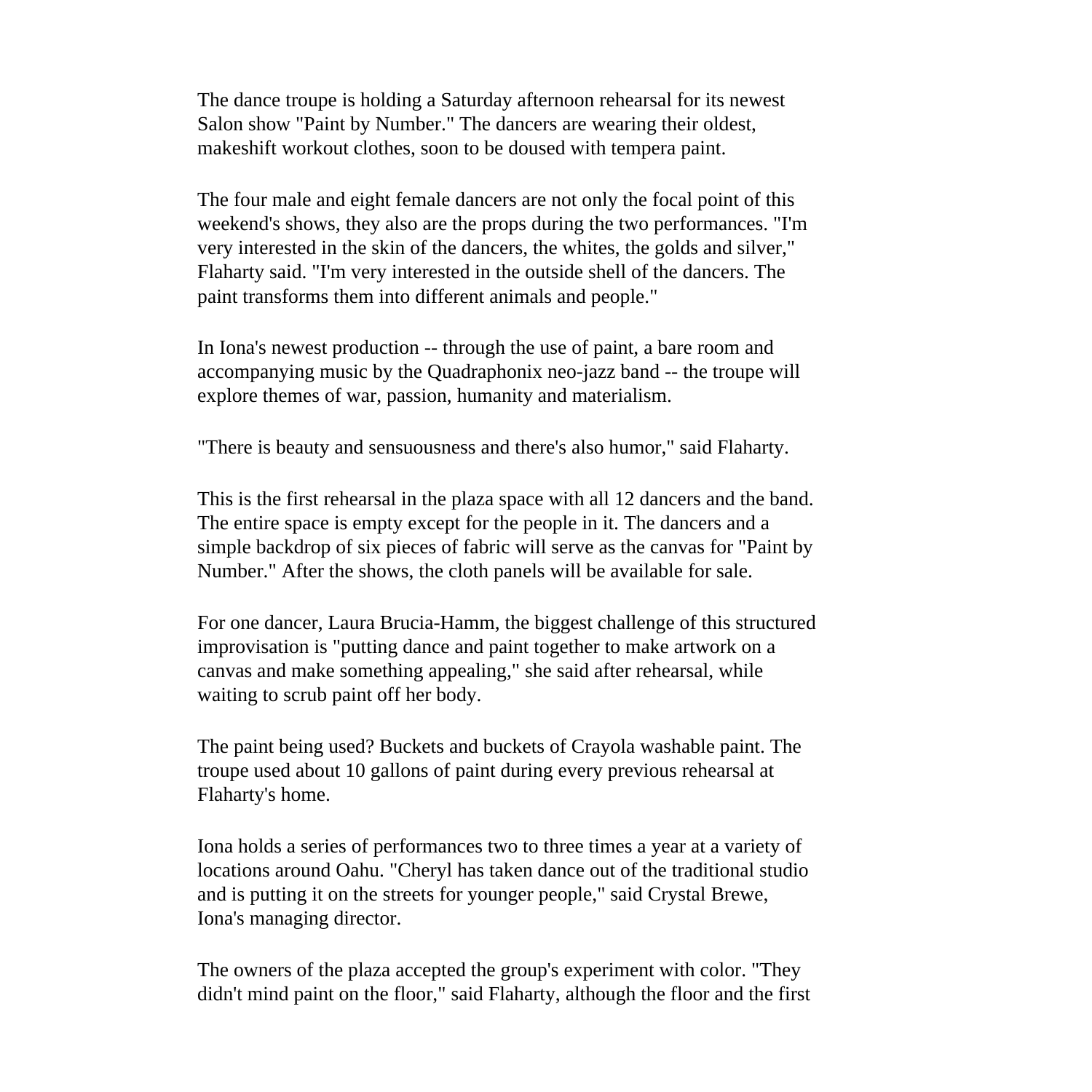row of spectators will be draped in plastic.

"With the tempera color, it's kind of reminiscent of Gallagher," said Brewe, referencing the comedian's infamously messy shows.

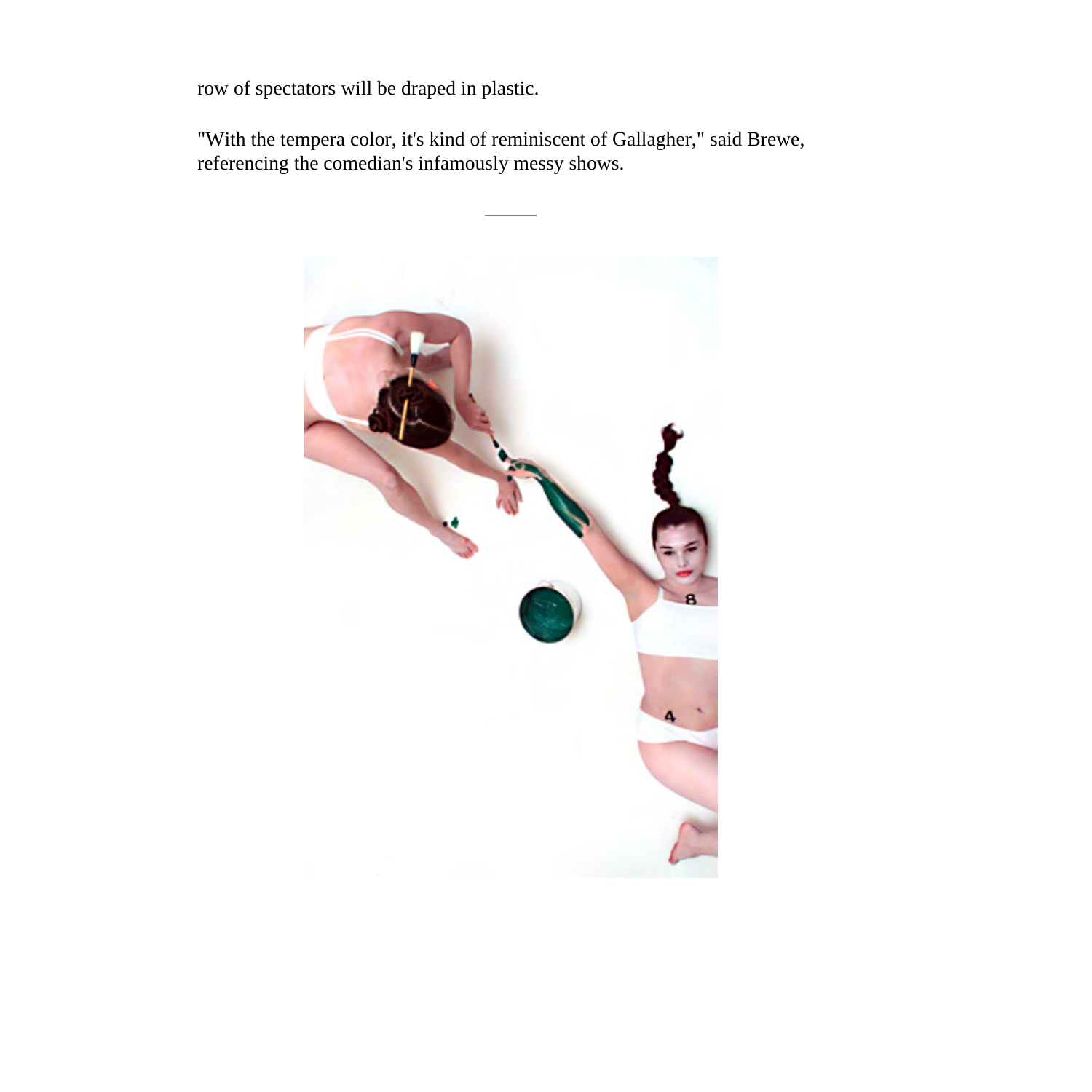## CINDY ELLEN RUSSELL / [CRUSSELL@STARBULLETIN.COM](mailto:CRUSSELL@STARBULLETIN.COM?subject=http://starbulletin.com/2005/03/18/)

Iona dancers Chandra Miars, left, and Geneva Rivera, rehearsed for the dance performance "Paint by Number," which will be held on Friday and Saturday on the fourth floor of the Niketown building in Waikiki. The performance is the second production of the Iona salon series.

EVIDENCE OF Iona's newest production exists at Flaharty's studio - splashes of paint still color her ceiling. "It was so hard the very first few rehearsals," she said. "The whole studio was plasticized. It was a challenge getting paint attractively on each other and not getting too much on each other. It ended up looking like one big mudball at first. You also had to be aware of the foot factor, people slipping."

Conceptually, "Paint by Number" is based on a book Flaharty read, "The Disappearance of the Universe," about the search for spiritualism despite the lure of materialism. "Everything in the material world has color," she said. "(But then) out of color comes separation or duality. Blue is jealous of red or they're attracted to each other."

The live music echoes the production's experimental sensibility.

Working with simple directions from Flaharty, the band "was just playing for ourselves and having fun with it," said drummer Jonathan Hereaux of the Caribbean, rumba and jazz-inspired music Quadraphonix usually plays.

"We were hyper-aware of each other," said bassist Susan Capp of the dancers and musicians.

Much of the show's music takes its cue from the band's CD, "Just a Reminder Note," with improvisational adjustments made for the shows. Three songs have been condensed into one; another is embellished with